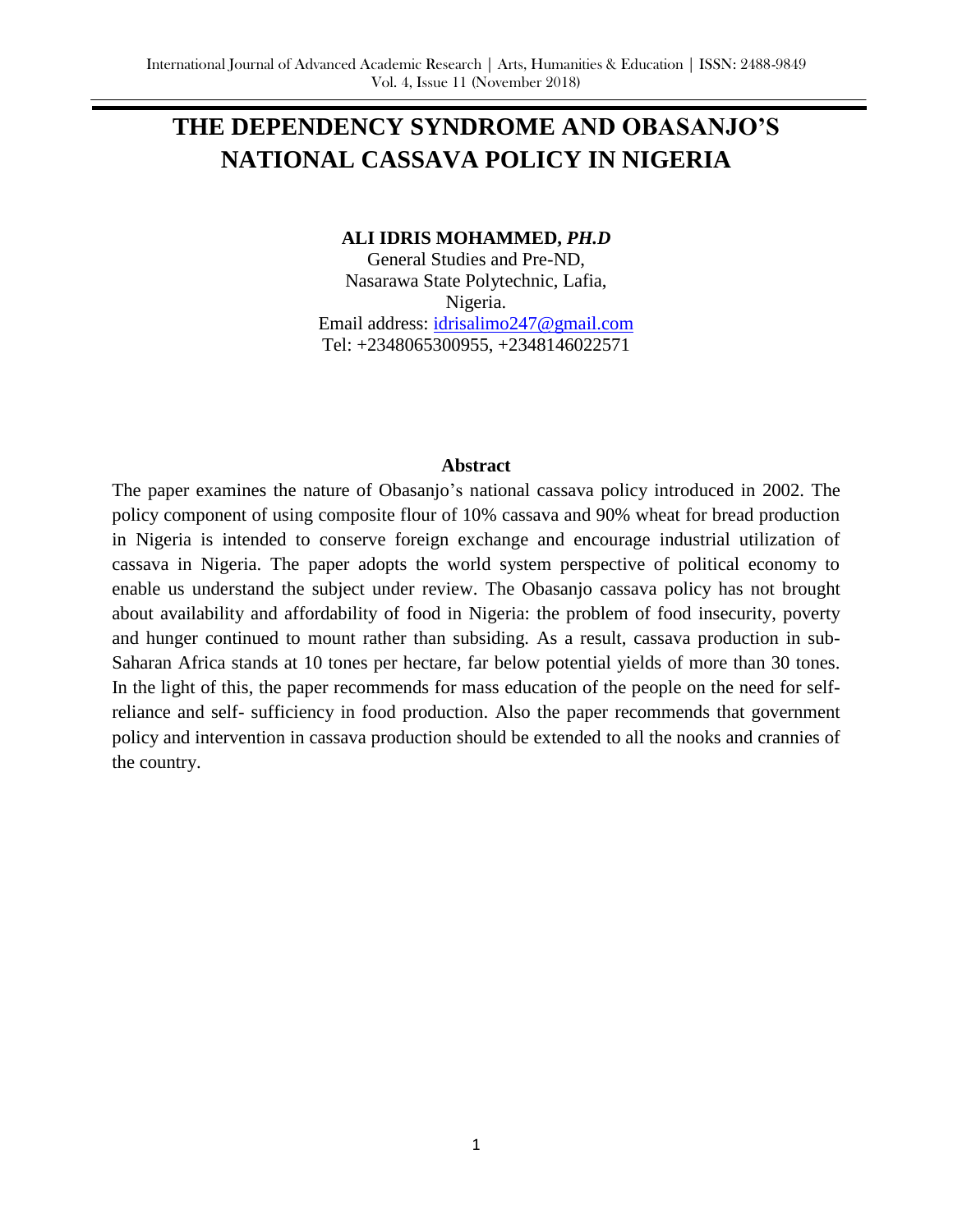## **Introduction**

Before the advent of crude oil in the Nigeria economy, agriculture played an important role in the economic development of the country. The Nigerian State has always recognized the role of agriculture as it believes the economy cannot develop without a sound agricultural policy. To reposition the agricultural sector for a utmost performance, the Nigeria State has so far taken several measures like Accelerated Food Production Programm, Operation Feed the Nation, Green Revolution, and Cassava Multiplication Programm intended to transform the agricultural sector whose performance has not however been considered generally satisfactory. These efforts were further reimbursed by former President Obasanjo who had strove to promote cassava production through the new cassava initiative introduced in 2002. The New Federal Government Policy of using composite flour of 10% cassava and 90% wheat for bread production in Nigeria is intended to conserve foreign exchange and encourage industrial utilization of cassava in Nigeria.

All these policy measures and programmes on food production generally and Obasanjo cassava policy in particular have not brought about availability and affordability of food in Nigeria. The problem of food insecurity, poverty and hunger continued to mount rather than subsiding (Ali, 2017). Currently the national economy is being threatened by the plunge in oil prices; there is the problem of over dependence on import goods that can be produced locally; there has been a phenomenal unemployment crisis as a result of neglect of farming, and persistent Farmers/Herders clashes. In addition, majority of the illiterate farmers do not have enough fund to buy agricultural inputs like fertilizers or pesticides and often cannot access resources to learn better cultivation methods. As a result, cassava production in sub-Saharan Africa stands at 10 tones per hectare, far below potential yields of more than 30 tones. Several policies of government to encourage food production (cassava) in Nigeria have not yielded much result due to poor implementation and lopsided state policy.

Therefore, the paper seeks to examine the nature of Obasanjo cassava policy, its contradictions and what can be done to promote food security through cassava production in Nigeria. In doing so, the paper adopts the world system perspective of political economy to enable us understand the subject under review.

#### **Clarification of Concepts**

#### **i. Dependency**

 Dependency is a historical condition which shapes a certain structure of the world economy such that it favours some countries to the detriment of others and limits the development possibilities of the subordinate economics…a situation in which the economy of a certain group of countries is conditioned by the development and expansion of another economy, to which their own is subjected (Theotonia, 1971).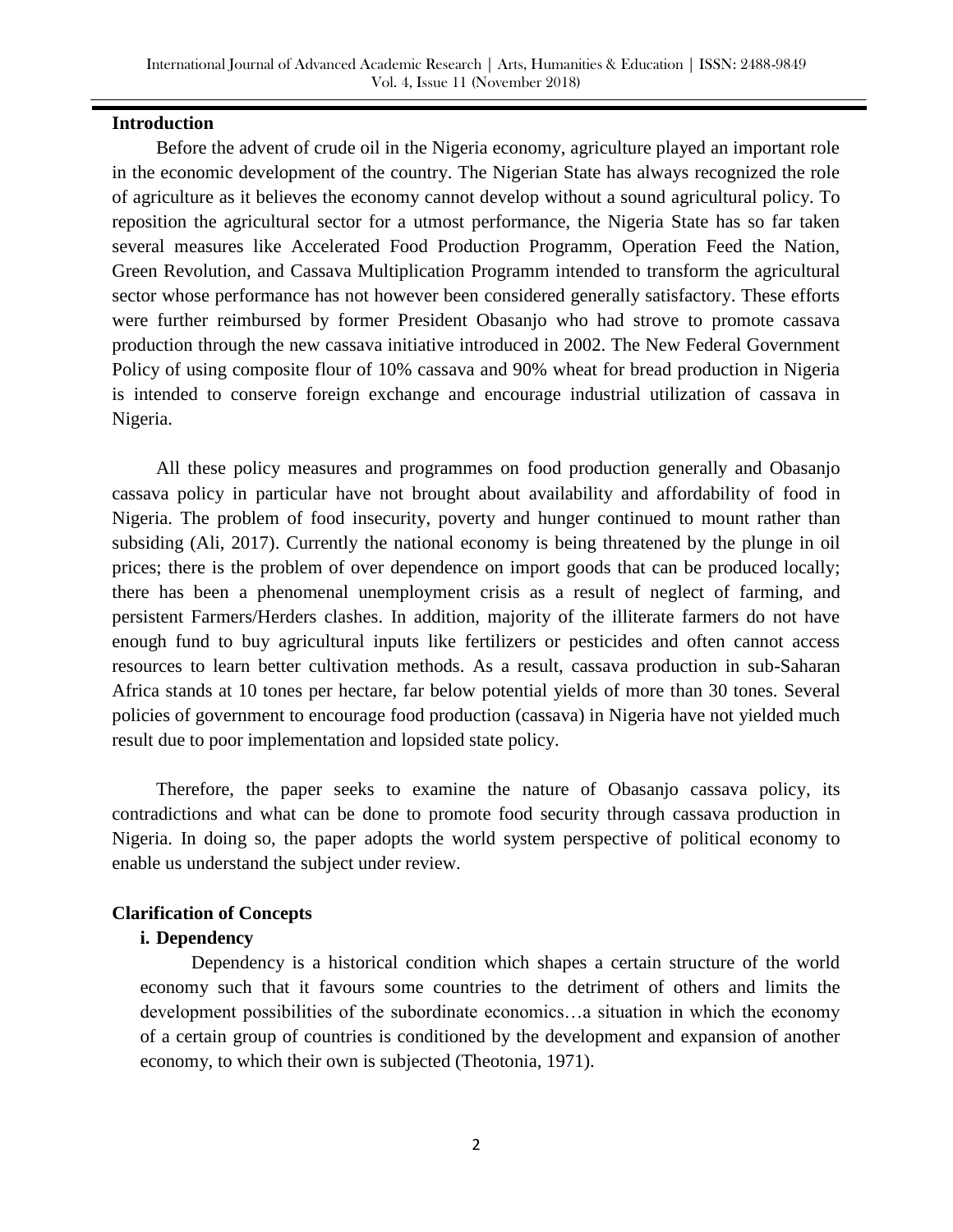Dependency depicts a reliance of some countries which are considered to be less developed to other countries which are considered to be developed in terms of political, economic, social, cultural, and policy issues. This reliance translates into a relationship between the less developed countries and the developed countries. And this relationship between the two translates into dominance of the developed countries over the less developed countries. The dominant countries are the advanced industrial nations in the Organization of Economic Cooperation and Development, and the less developed countries are those countries of Asia, Latin America, and Africa. The economic activities in the less developed countries are dominated by the external forces like the multinational corporations, foreign aid, international commodity markets and other means through which the advanced industrial nations can project their economic interests abroad.

## **ii. Policy**

 Policy is an authoritative decision or statement of principle guided by certain rules that are geared toward achieving some societal goals and objectives (Ali, 2016). Public policy is a government policy designed by the political actors or groups to address a particular problem at a given time. Political actors like the executive usually choose specific subject demanding attention on the basis of priorities. Solutions to the subject are made in such a manner that they will satisfy the targeted goals and objectives.

Robert and Edward (1991) defines public policy as a set of decisions taken by a political actor or group concerning the selection of goals and the method of attaining them, relating to a specified situation. They are of the view that policy makers usually choose specific political or socio=economic problems demanding attention on the basis of priority, solution to each of the problems are designed in such a way that will meet the desired goal.

However, the success and the failure of any public policy is essentially determined by the planning and strategies used in achieving the desired result. The policy actors must monitor the behaviours or activities of implementing agencies in a bid to ensure that they do not deviate from the stated goals and objectives. This cannot be achieved without effective and subsequent evaluation of the efficiency and effectiveness of the proposed course of action. Control is therefore the instrument employed to assume that activities or events conform to plan (Chandler and Pano, 1988). Control is attributed to authoritative action, persuasion and coercion.

Therefore, Obasanjo national cassava policy is a public policy designed and implemented to promote food security, increased income and industrial utilization of cassava in Nigeria.

## **Theoretical Framework**

The study adopts the world system perspective of political economy which is the most recent approach of political economy as its theoretical framework. The approach emanates from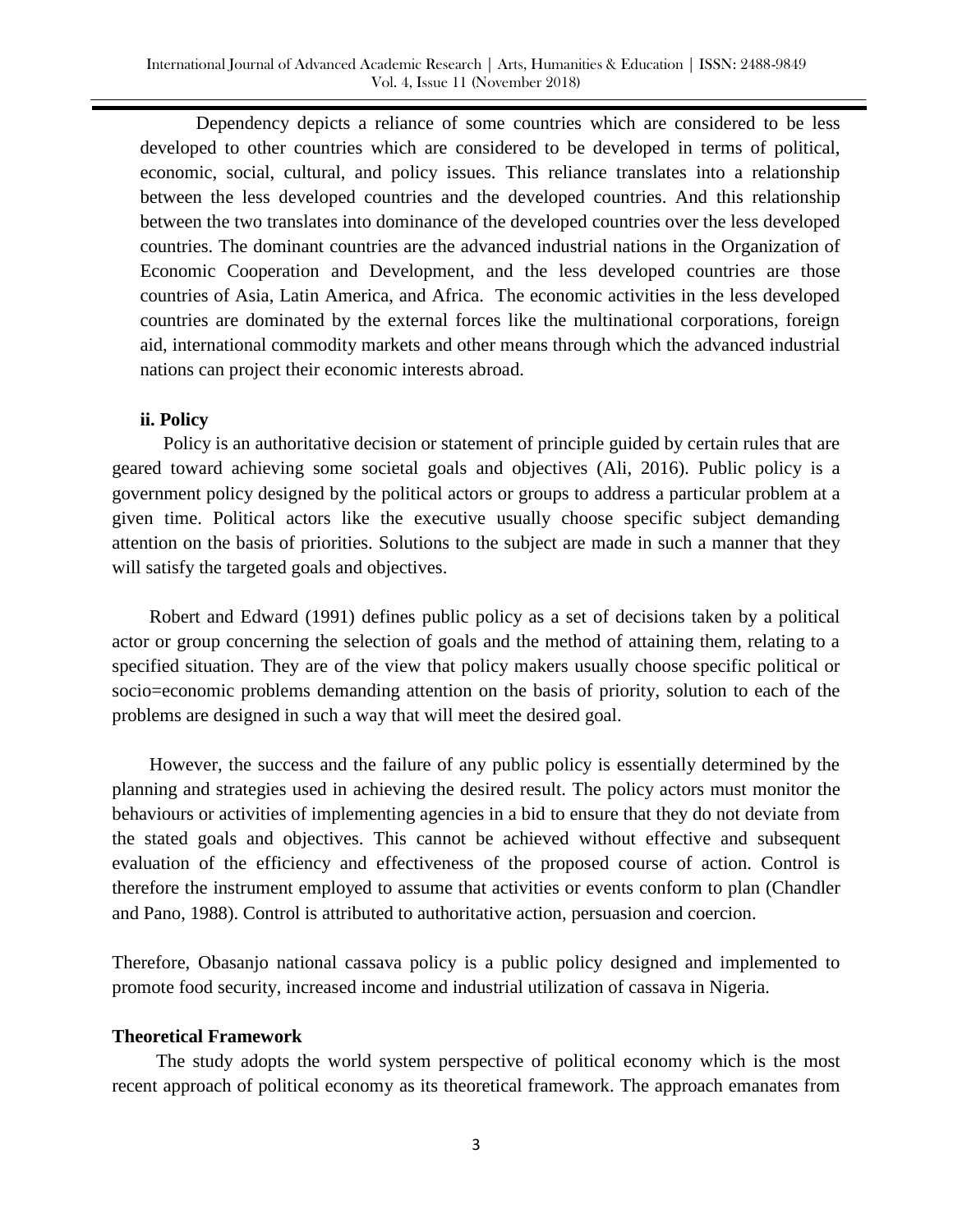some scholars like Andre Gunder Frank, Emmanuel Wallerstein and Paul Baran among others to address the lingering problem of underdevelopment in the Third World Countries.

The world system perspective associated the development crisis of the Third World Countries with their contact with the imperialist capitalist countries. That imperialist penetration and domination of the Third World Countries instead of developing the productive forces of these societies resulted in its underdevelopment, that the situation of underdeveloped countries can only be understood when the decisive role of external factors is considered. The social structures of colonies, ex-colonies or non-colonies are not the results of autonomous historic development, but they are determined by foreign exploitation. The exogenous factors stand in an individual explanatory context of "structures of dependence" of third world countries (Jones, 2002).

Both slavery and colonialism also constituted the mechanisms of the enforced incorporation of Latin America, Africa and Asia into the capitalist international division of labour. This global division of labour took shape from around the time of the Industrial Revolution in England (and later Western Europe) from about 1750 to 1850 (Hopkins and Wallerstin, 1980). The industrialized nations of the world predominated in the industrial production, finance capital and technology and the Third World countries were compelled to be in the primary production and provided raw materials for industrial revolution in Europe and America and meet up with the food demand of the metropolis. This unequal international capitalist division of labour also started the global process of uneven development between the North and the South (Rodney, 1972 and Brown & Tiffen, 1992). The Third World countries were used and exploited to expand capitalist development at the centre of world capitalism, and this same organic process ensured the simultaneous underdevelopment of the periphery of global capitalism (Galeno, 1974 cited in Ali, 2017).

The problem of agricultural underdevelopment began with the integration of the Third World Countries to the world capitalist system of surplus appropriation of peasant sector with the support of the colonial state. The role of colonial state in this regard was to provide favourable grounds for effective commoditization and appropriate the surplus of the peasant production by the international capital and their allies. Therefore, the introduction of peasant commodity production and cash crop economy by the colonial state encouraged the exploitation of the Third World Countries.

Obviously speaking, the backwardness of the Third World Countries has external causes, but the results are manifested internally and its overthrown will need great efforts of the government and the people of the underdeveloped countries to design an alternative framework of development. In view of this the Economic Commission of Latin America advocated an inward oriented development path for Latin American Countries. This path emphasized industrialization, state planning, an increased role for the state and protectionism.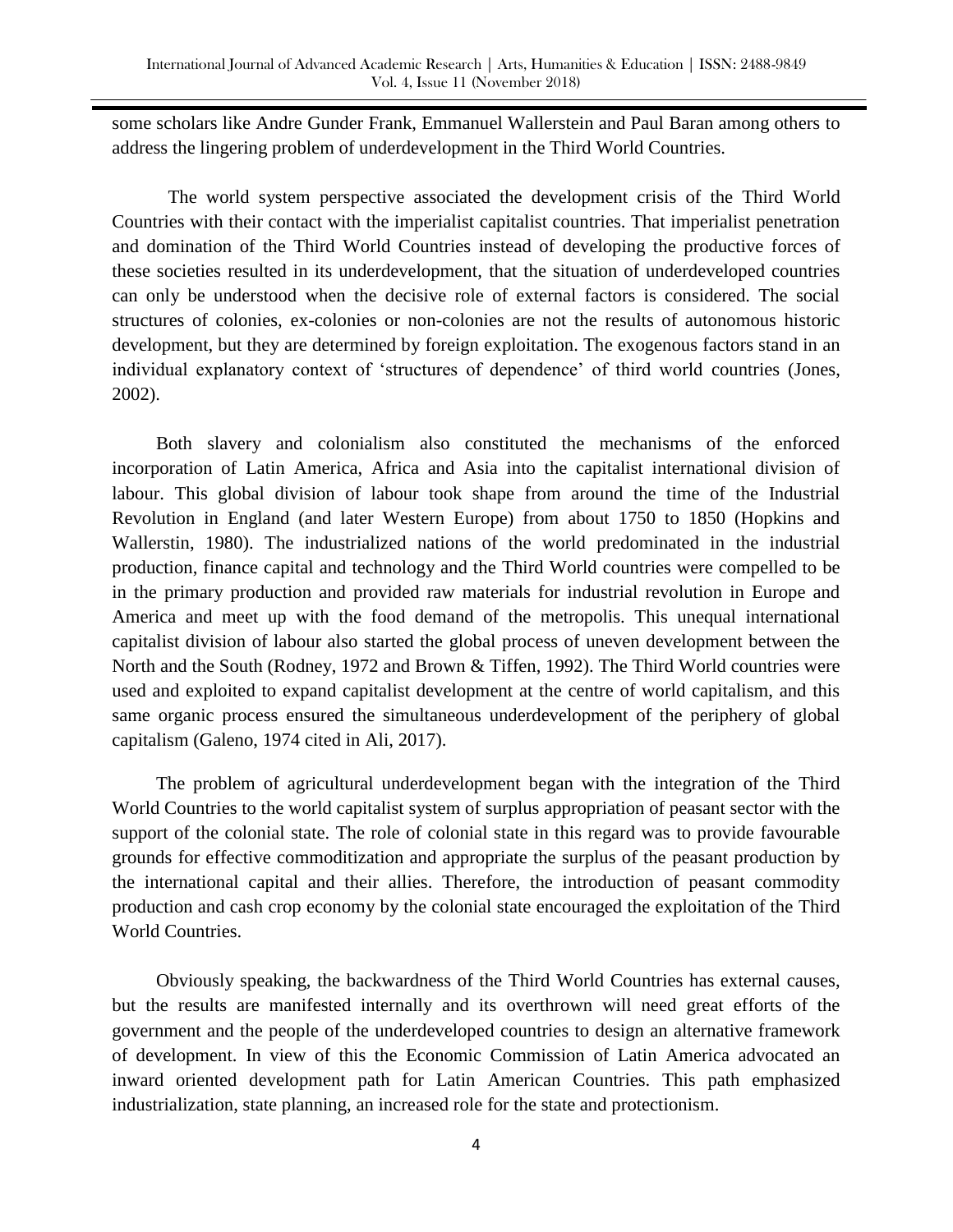The world system perspective on political economy have been criticized for not taken into cognizance the class analysis in understanding the structural economic deficiency and exploitation existing in the underdeveloped countries which paved way for external exploitation.

## **Food Security or Intensification of Rural Hunger in Nigeria**

One of the objectives of the National Cassava Policy is the issue of food security. Cassava has remained one of Nigeria"s main staples consumed in both urban and rural areas. In Nigeria, farmers and food processors market five types of cassava products: fresh roots, dried roots, pasty product (commonly called akpu), granulated product (called garri) and cassava leaves. The roots of sweet cassava varieties are eaten raw, roasted, boiled in water or fried. It can also be pounded alone or in combination with other staples such as yam, coco yam, sweet potato etc. Dried cassava can be milled and made into a pasty meal (Fada, 2008). In Africa, consumption more than doubled from 24 million tons per year in the early 1960 to 58 million tons per year in the early 2000s, after accounting for waste (Nweke, 2004). The large increase in the total cassava consumption is due to a significant increase in per capita consumption in Nigeria and other African countries. For example, the per capita consumption in Nigeria increased by 40% from 88 kg yearly in the 1960s to 20 kg early 2000s (Nweke, 2004). Cassava can also be used in the industry for production of starch, malt, beer, bread, ethanol, animal feeds among others. Future increase in cassava consumption will depend on how well cassava is prepared into food forms or as material for industries. Jones (1959) provided advocates of cassava praised it because it produced the largest number of calories per hectare than any crop and for its ability to be grown on poor soil and withstand severe attack of drought, pest and disease.

Because of the importance of cassava, President Olusegun Obasanjo introduced the National Cassava Policy in 2002 to promote food security through cassava production. For instance, in 2000 the Federal Government of Nigeria signed a loan agreement with the International Fund for Agricultural Development (IFAD) for the root and tuber expansion US\$16 million (Federal Republic of Nigeria, 2000). On 8<sup>th</sup> August, 2000 in Nigeria President Olusgun Obasanjo inaugurated a National Committee on Cassava Production and Export to address issues relating to an increase in yield and production, post harvest management, and promotion of local and industrial utilization of cassava. President Obasanjo wished to increase food security and also export US\$1 billion worth of cassava in the next three years (Bello, 2002).

The new Federal Government policy of using composite flour of 10 % cassava and 90% wheat for bread, production in Nigeria is aimed at conserving foreign exchange and encouraging industrial utilization of cassava (This Day,  $10<sup>th</sup>$  January, 2005). Currently, the Nigerian Government is believed to be spending about US\$400 million on wheat importation annually, to meet local demand of flour by the baking industry in Nigeria. It is believed that with 10%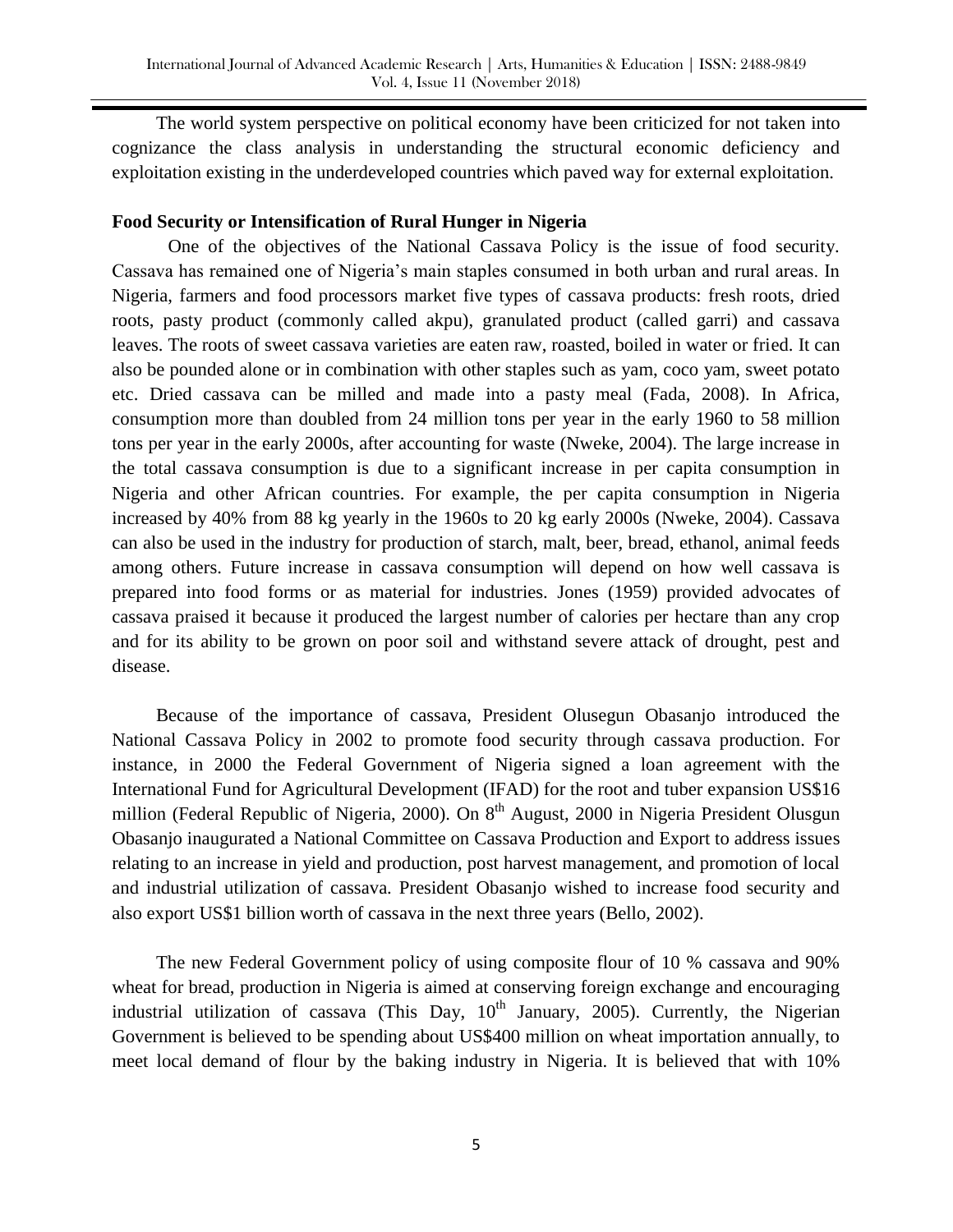cassava substitution, the government will save about US\$40 million, which can be injected into the Nigerian cassava industry.

The commercialization of cassava has tended to undermine food security in rural areas in Nigeria. Cassava is the only crop that is harvested and marketed all the times of the year. By this, peasants require large parcels of land to meet up with the demand. The time devoted to the production of cassava has lessened the attention given to other crops. The resultant effect is that, cassava is overstretched as it is presently used as a cash crop among the peasants. The situation has made it possible for peasants to produce mainly for exchange.

According to IITA (2004), one innovative to achieving greater cassava production is being undertaken by the cassava growers associations. It is acquiring large parcels of land in each local government authority (LGA). Each parcel is intended to provide 1000 hectares of continuous land suitable for commercial cassava cultivation. In Nasarawa State, such associations like the Kaibo Mada RTEP Group, Baiwa Root and Tuber Group Akpajeshi Farmers Co-operative etc have acquired large parcels of land for the cultivation of cassava in various parts of the state. The Kaibo Mada RTEP Group has acquired about 1000 hectares of land in Keffi Local Government Area for that purpose. Also the Baiwa Root and Tuber Group have acquired a total landmass of about 32 hectares while the Akpajeshi Farmers Cooperative Society on the other hand has acquired about 40 hectares. In addition to current production levels, farmers groups would be organized in such a way that using mechanized equipment, high yielding varieties and improving farming practices, yields (IITA, 2007).

The expansion of land devoted to cassava requires some explanation. Increase in cassava land is made possible by a decrease in the land devoted to the production of other crops. This reduction is gradually having an effect on the production of other crops. The production of rice, millet, sorghum and soya beans have drastically reduced. The land meant for these crops have been devoted to the production of cassava which is destined for the exchange.

In addition, increase in the prices of cassava products is going to serve as an incentive to the peasant population in cassava production. This may as a result lead to an intensification of surplus labour so as to achieve surplus product.

The commercialization of cassava through this policy is not only facilitating the cultivation of cassava for exchange but is also promoting the commoditization of food stuff. This is due to the emergence of advance middle capital and the local based traders popularly called "belanda" (Merchants that exploit the peasants through exchange relations that are favourable to them). This group of people are finding lucrative business in the purchase of cassava from poor peasants at low prices and distributing them to the emerging cassava industries in the state (Lafia Cassava Flour Mill). Already the Nasarawa State Government and DATCO Nigeria Limited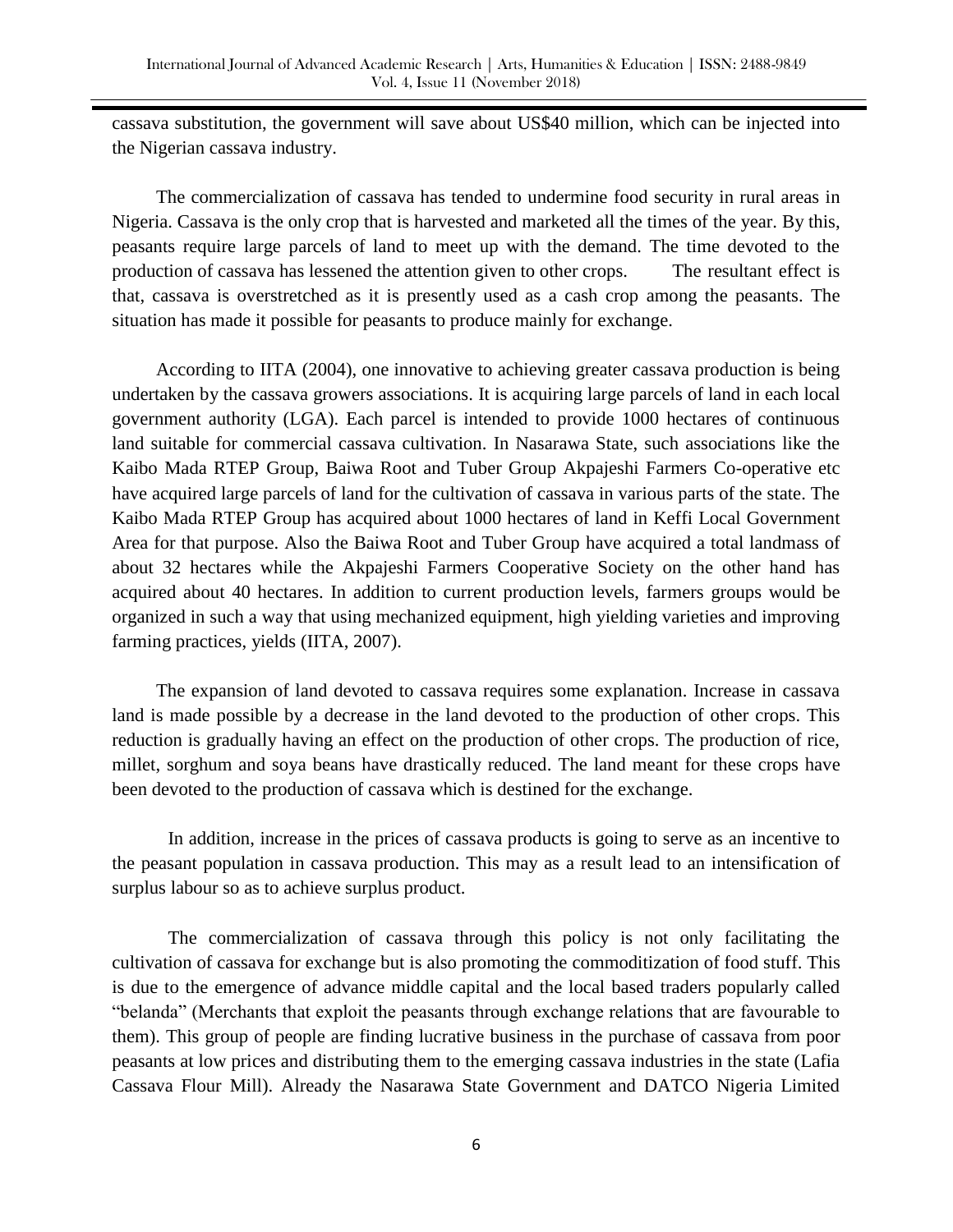have gone into partnership for the production of cassava flour in the state. But before the establishment of the Lafia Flour Mill, Nasarawa peasants were using cheap cassava for production of local staple foods like garri, akpu and dried cassava, etc. The low utilization of Lafia Flour Mill and other related companies across the nation is linked with the low productivity on the part of the peasants. The available cassava in the state is mainly consumed by both rural and urban areas of the state. The survivals of Nigeria Flour Mills depend largely on cassava that is produced manually by the peasants. The more cassava produced by peasants, the more the companies are likely to increase its production. If this should be the case it is likely that, the companies may offer attractive prices to the peasants. But for now, there is some kind of discouragement on the part of the peasants. They are not even producing enough for their food requirements. The lack of raw materials due to the poor prices being offered to peasants is accounted for under-utilization of the companies.

The table below shows a number of estimates that exist as to future demand for cassava based products. The presidential initiative provides the following estimates:

| <b>Product</b> | <b>Domestic</b> | <b>Export</b> | <b>Total</b> |
|----------------|-----------------|---------------|--------------|
| Food           | 5,700,00        | 1,825,000     | 7,525,000    |
| <b>Starch</b>  | 1,770,000       | 3,200,000     | 4,970,000    |
| Livestock      | 15,622,000      | 75,621,248    | 91,243,248   |
| Ethanol        | 900,000         | 2,700,000     | 3,600,000    |
| <b>Total</b>   | 23,992,000      | 83, 346, 248  | 107,338,248  |

**Table 1: Cassava demand estimates by presidential initiative by 2014 (tones)**

The demand estimates by the presidential initiative clearly suggest that livestock and human food are the largest immediate market. The demand for human food is likely to increase as a result of rural-urban migration to be propelled by the emerging cassava industries. This situation is thus intensifying food crisis and gradually undermining the health and nutritional status of the peasantry.

## **Contradictions on Income Generation and Improved wellbeing for the Peasants**

It is on record that one of the focuses of the national cassava policy in Nigeria is to promote increased income and well-being of the direct producers of cassava. Essentially, the policy is aimed at ensuring massive cassava production to feed the emerging cassava industries in the country. The emergent cassava industries and the massive cassava production are expected to mitigate the problem of unemployment in Nigeria. The policy of the Federal Government requiring bread bakers to include 10% cassava on all bread produced in Nigeria is expected to generate six million jobs from up and down stream, and 37 small and medium enterprises as well as generate N635 billion or \$5 billion income yearly (Ugeh, 2007). In addition, the project coordinating committee described cassava as the "ultimate future crop", it is hoped, would diversify the Nigerian economy as well as improve the well-being of its primary producers.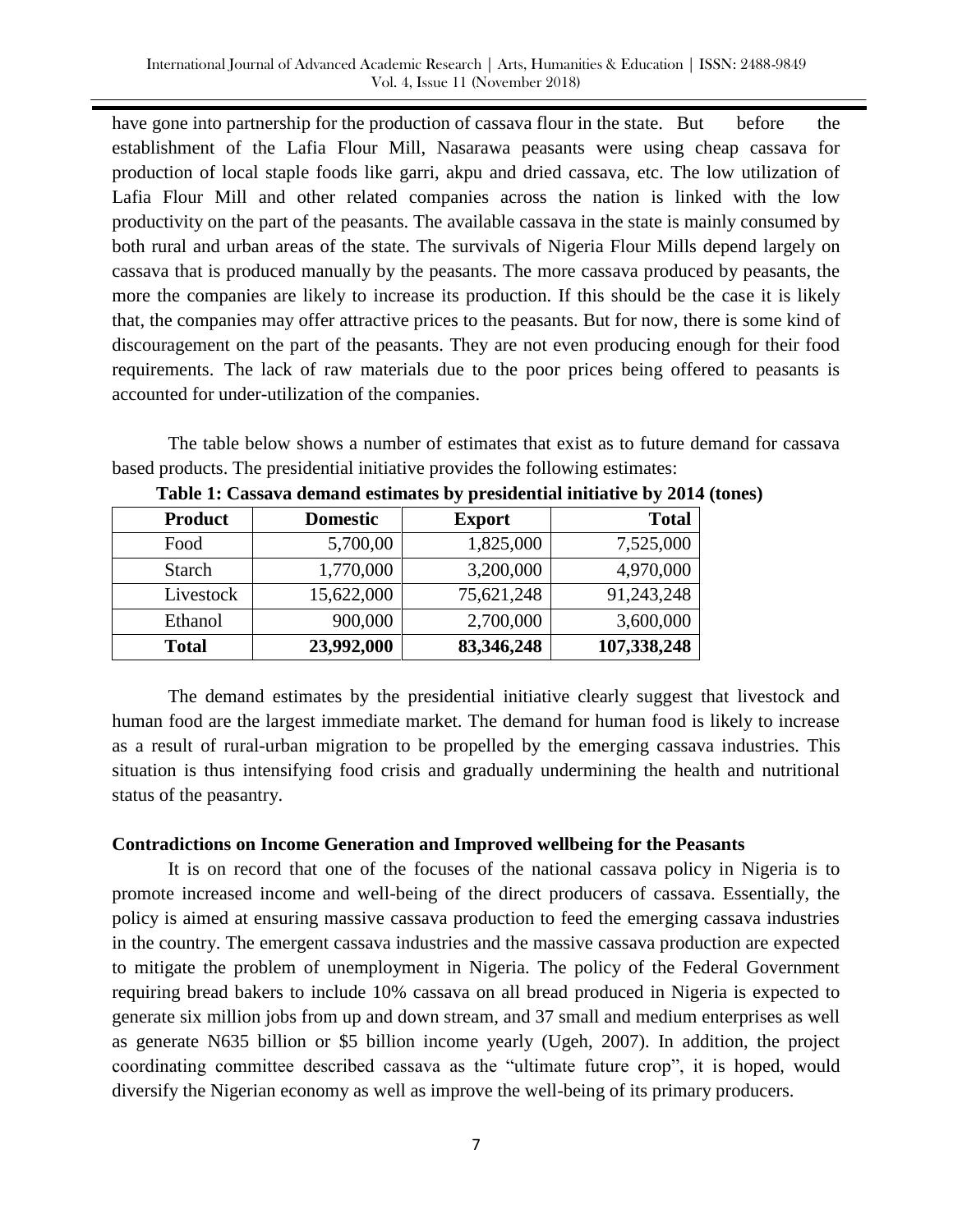However, the pressure on primary production in Nigeria did not only reinforce the existing division of labour between the country and the metropolitan economies, but also reinforce the structural dependence of the Nigerian economy. The primary commodities like cassava requires unskilled labour to produce the product and exported to the developed countries to satisfy their basic and industrial needs of the metropole. This involves transfer of income from Nigerian economy to the metropolitan economies. Ake (1981) posits that the expansion in the production of primary commodities did not involve radically new techniques, but largely the method already in use, with perhaps a little more efficiency. In sum, because foreign investment increased primary production without significantly raise income, improving the development of productive forces or even capital accumulation, it did not hold much hope of the colony breaking away from its role in the division of labour established in the early periods of colonialism between the colony and the metropole.

The Nigerian state efforts in commercializing cassava involve funding of research into improved and high yielding varieties, aggressive awareness campaign and farmers mobilization, multiplication of new varieties, input subsidy, agricultural financing at concessionary rate, virile public private partnership, and creation of market opportunities (FGN, 2006).

In line with the policy guideline, the Nasarawa State Government had in 2007 declared every Friday half day at work to enable civil servants in the state to attend to their cassava farms. The state had also produced and installed a cassava processing machine from Holland. All these are attempts by the state government towards ensuring that peasants are encouraged to go into massive production of cassava so as to meet with the demand for it.

Three years after the release of N50.8 billion loan facilities, the loan is yet to reach the direct beneficiaries. Also in Nasarawa, the high yielding variety brought from Brazil is yet to be diffused four years later. They are still at the nursery site at Doma, Arikya, Karmo, Nasarawa Eggon and Lafia. Similar thing happened in Benue State, where every Friday was declared public holiday to enable the state public servants take care of their cassava farms, but the result has not been encouraging.

The peasants in Nigeria embraced cassava policy with high esteem. They believe that high production of cassava would translate into high income and improved wellbeing. As a result the peasants have engaged the practice of marrying many wives to cope with the labour requirement. Most of the peasants were of the believe that the art of marrying more wives due to lack of tractors, harvesters and other farm machines is now common among the peasantry. They believe marrying more wives and boring more children would guarantee massive cassava production and high income. Lewis (1995) describes women in the Third World countries as beasts of burden because they were used to execute tasks which in advanced societies are done by mechanical power.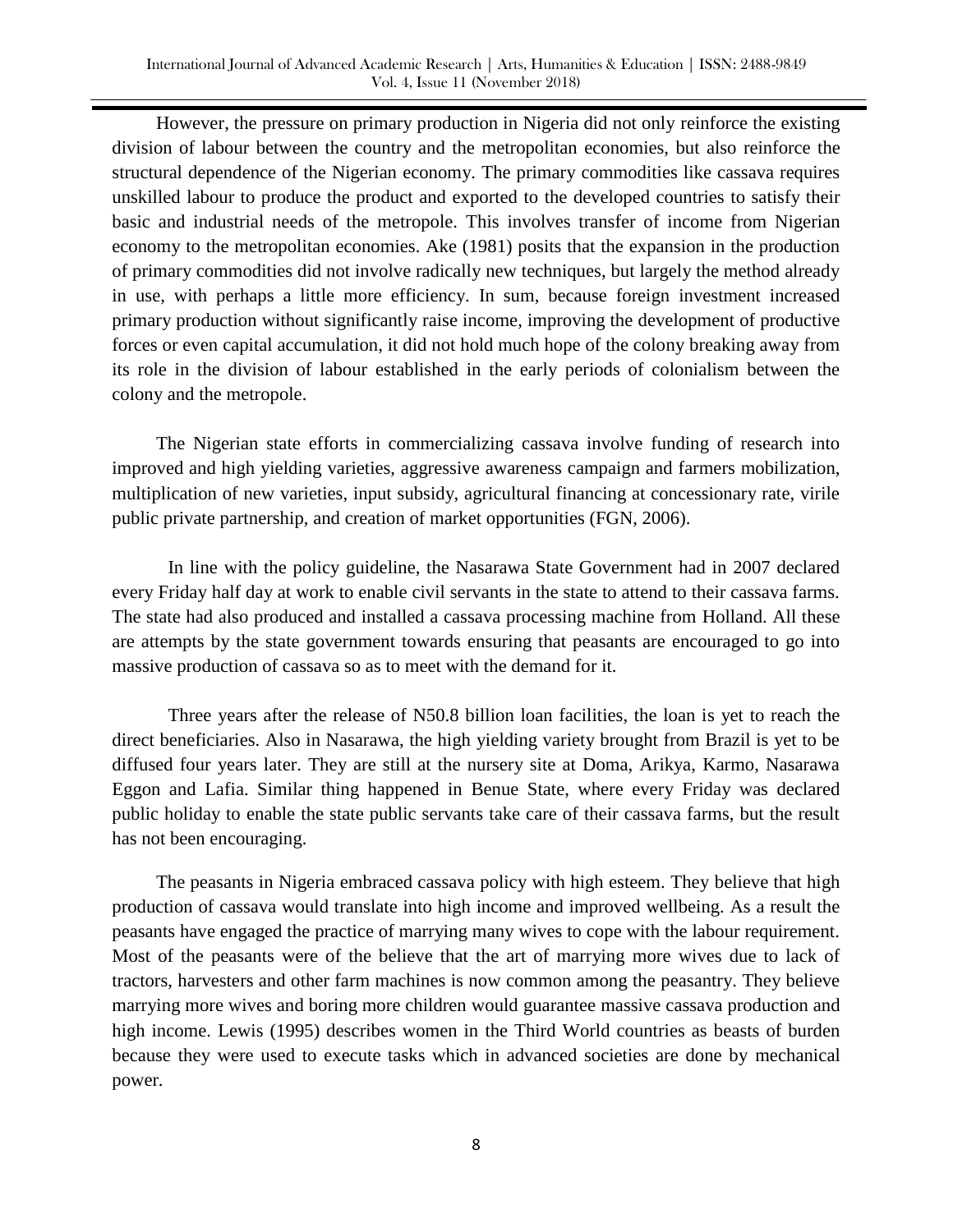## **Commoditization of the Cassava Products and Exploitation of the Peasants**

One of the major objectives of the National Cassava Policy is to transform cassava from being a food crop to commercial crop. The policy intends to promote mass production of cassava to provide for food security and export. It intends to increase food security and export US\$1 billion worth of cassava products. This will bring about commoditization of cassava. And commodity production is a situation where production is geared towards the satisfaction of market. A commodity is a product made expressly for sale (Ake, 1983). Commoditization of cassava production would promote and encourage the incorporation of the peasantry into commodity relations, the exacerbation of social inequalities and social differentiation within the peasantry. Policies such as this operate objectively to intensify commoditization and thereby further incorporate the peasantry into the circuits of capitalist of surplus appropriation.

This will have the effect of intensifying the labour of peasant population to maintain or increase the supply of cassava in industrial capital without a commensurate improvement in their living standard and thereby intensified rural poverty. With the commoditization of cassava, the labour of some of the rural producers in Nigeria is becoming more and more intensified without any commensurate increase in their income and welfare.

As stated earlier, the national policy on cassava production focuses on promoting the massive cultivation of cassava to serve the industrial needs of the state as well as earn foreign exchange. The massive production cassava required the use of modern agro-technologies and those who are not able to afford the use of these agro-technologies resort to marrying many wives to meet up with the labour requirement. As part of the policy, the state intensified efforts to encourage farmers to use tractors, fertilizers, high yielding varieties, pesticides and herbicides to achieve high production. But, five years after the policy came into existence, not much of the above mentioned is being used by the poor peasant population. Instead, majority of the peasants have so far commoditized their labour and are selling it to capital for their reproduction.

As part of the commoditization of cassava production is the subsidy on fertilizer. Despite government subsidy on fertilizer the prices of fertilizer have remained high at the time of this study. It is obvious to note that the state's so called subsidy on fertilizer never favor the poor peasants because they hardly get the product (fertilizer) at official rate. The rich peasants, the urban-based businessmen, and the bureaucrats are those who have access to the fertilizer at official rate and resell to the poor peasants at black market rate. The poor peasants buy fertilizer at the exorbitant rate in the open market. This action reflects Marx assertion that the executives of the modern state are but a committee for managing the affairs of the whole bourgeoisie. Classical Marxism as exemplified by Marx and Engels (1977) regards the state as the executive arm of the bourgeoisie, essentially antagonistic to the interest of the dominated class. The distribution of fertilizer in Nigeria clearly reflects the opinions of Marx. Through commoditization, fertilizer is bought by the state and sold or given to the bourgeois class at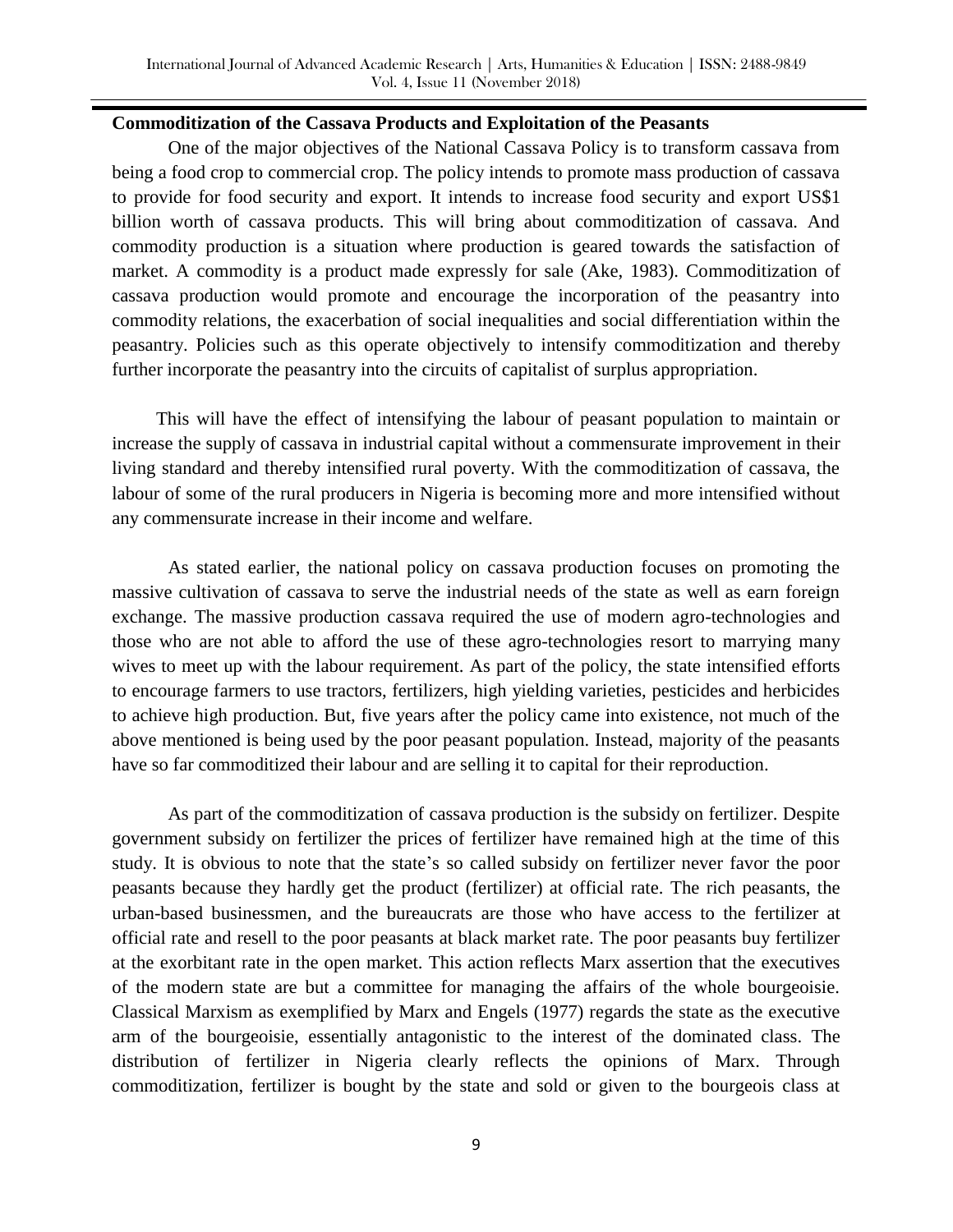official rate. The poor peasants who have no access to state power on their part buy this product from the bourgeois class at exorbitant prices. This situation has increased the cost of cassava production and other agricultural crops. Following this development, most of the peasants buy one bag of fertilizer and apply same on cassava, beans, yam, rice, maize etc. This has negative effects on yields and their wellbeing. The implication is that the state through the national policy on cassava production is set to encourage commoditization of both labour and cassava products. The use of modern agricultural inputs in the production process raise the cost of production both in monetary terms and in terms of labour time which at times end up being an exercise in futility.

The national policy on cassava production is thus perceived by the state to overcome the peasants" problems. To achieve this feat, the state and capital come together to subordinate the peasantry and further incorporate them into circuit of capital and the exacerbation of poverty of the peasantry. The national cassava policy is used as a vehicle for inducing peasants to conform to modern capitalist production by providing them with modern inputs, teaching them the modern practices and facilitating the marketing of their produce. The Federal Government through the Ministry of Commerce and Industries facilitated a trial export of 1, 000 tones of cassava chips to China and other countries (PRCU, 2007). The cassava policy has raised the expectation of the primary producers but is yet to impact positively on the peasantry.

#### **Agro-Industrialization and dependency: An Overview**

One of the objectives of the national policy on cassava production is to step up industrial utilization of cassava in Nigeria. The intention according to the Programme Coordinating Unit (2005) is to put Nigeria in the global context for competition. By doing so, the country needs to up-grade the use of cassava into primary industries such as starch, ethanol, chips and flour in order to provide an industrial base for further diversification of the national economy (PRSCU, 2005).

The IITA has the African mandate for cassava development. The institute changed its focus to research for development with emphasis on the downstream sector development. Beginning from 2002, the IITA had focused its attention on a market driven technology transfer and commercialization of cassava. The IITA cassava market development activities since 2002 including hosting of the cassava competitiveness workshop in 2002, the implementation of the cassava Mosaic disease and the cassava enterprise development projects. The institute in 2003 concluded two sub-sector studies on cassava in Nigeria and made significant inputs into NEPAD Pan-African Cassava initiative on cassava. The IITA is currently implementing three cassava Mosaic diseases (CMD), the cassava enterprise development project (CEDP) and Cassava biofortification development project. The primary focus of the CMD project is to use a fast track approach to build a defence against the virulent form of the CMD by introducing resistant varieties to the disease. CEDP is to support micro and small scale agro-processing activities in the pre-emptive management or the cassava Mosaic disease project and so it is referred to IITA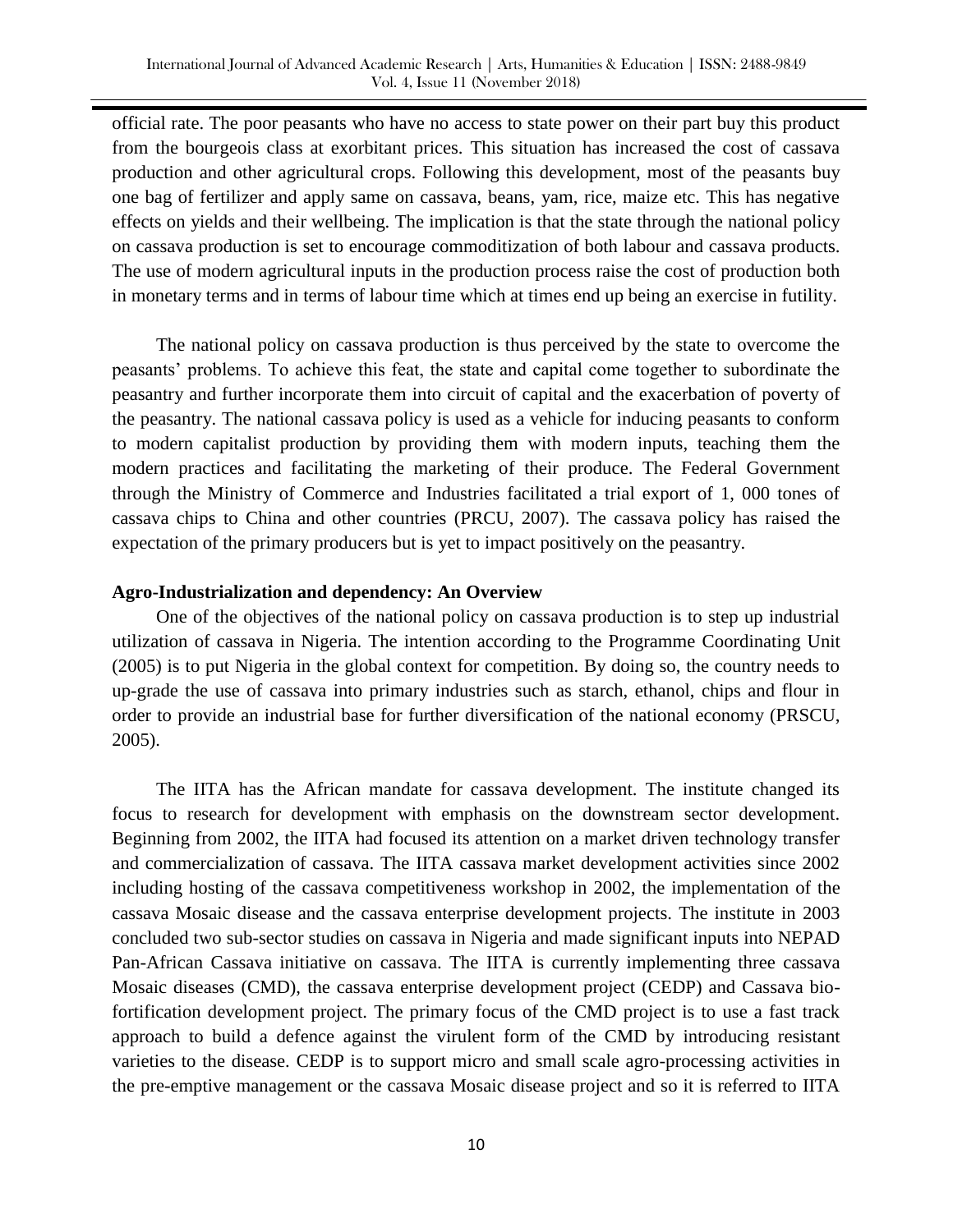as the integrated cassava project. As of 2004, the CEDP and CMD projects were experimented in 12 states mostly in south-east and South-south. The projects are gradually expanding to cover the entire country. The bio-fortification project however is still in the making. It is however pertinent to note that other states outside the ones mentioned above also indicated interest in the project and are exploring the possibility of paying their counterpart funds (IITA, 2006). The CEDIP is funded by the USAID, SPDC and the IITA, while the Federal Government and other participating states fund the CMP project. The ICP works through partners and all stakeholders in the development of sustainable technology transfer, commercialization and industrialization of the Nigerian cassava sub-sector (PRCU, 2006).

According to the PRCU (2006), the integrated cassava project had in 2004/2005 set up four small-scale cassava processing plants in Abia, Akwa-Ibom and Delta States and formed a network of Cassava equipment fabricators in Nigeria. The United Nations Industrial Development Organization also has community-based projects with location of multi-product micro-cassava processing plant in Abia, Oyo and Benue States. There are also several other private sector initiatives manifested in private investments; these include the Nigerian Starch Mills that has just recently retooled its plants, NYIAMCO ethanol plant which has been bought by a private investor Dura Clean (but yet to commence full production), Real Food , Ibadan (retooling) peak products, Abeokuta, Delta Food Benin-City, JOF Industries, Ogun state (interested in glucose production from cassava starch), Conwave Industries, Delta State (starch), Louis Carte, Enugu (starch), Obasanjo Farms Limited, Sango-ota (ethanol), Willbahi Investment (starch), Ashitech Global Resources (Benue State starch, flour and ethanol), lobi Cassava Flour Mill, Benue (flour), Lafia cassava flour Mill and Keffi flour mill. The cassava flour mill was established in 2005. The machine procured in Holland by the Nasarawa State Government was meant to process starch and not cassava flour. It is obvious that lack of technical knowledge is responsible for the non-production of starch. The company is currently managed by a foreigner (R. Dutchner).

The Lafia Mill and Keffi Mill are not functioning well. Lack of spare parts, manpower and the dwindling cassava market in Nigeria are responsible for non-functioning of the Mills. Abba Ruma (2008) observed that cassava farmers in the country are not able to get market for their produce because of constraint in deploying technology to processing cassava. He however maintained that, many farmers in the country went into large scale cassava farming since 2006 as a result of encouragement by the administration of former president Obasanjo but two years after, the farmers are complaining of lack of market problem. Abba explained that, government has therefore taken cognizance of the fact that processing is another challenge which could strengthen the value chain that will enable the farmers leverage and stabilize price (DailyTrust, March 11th, 2008).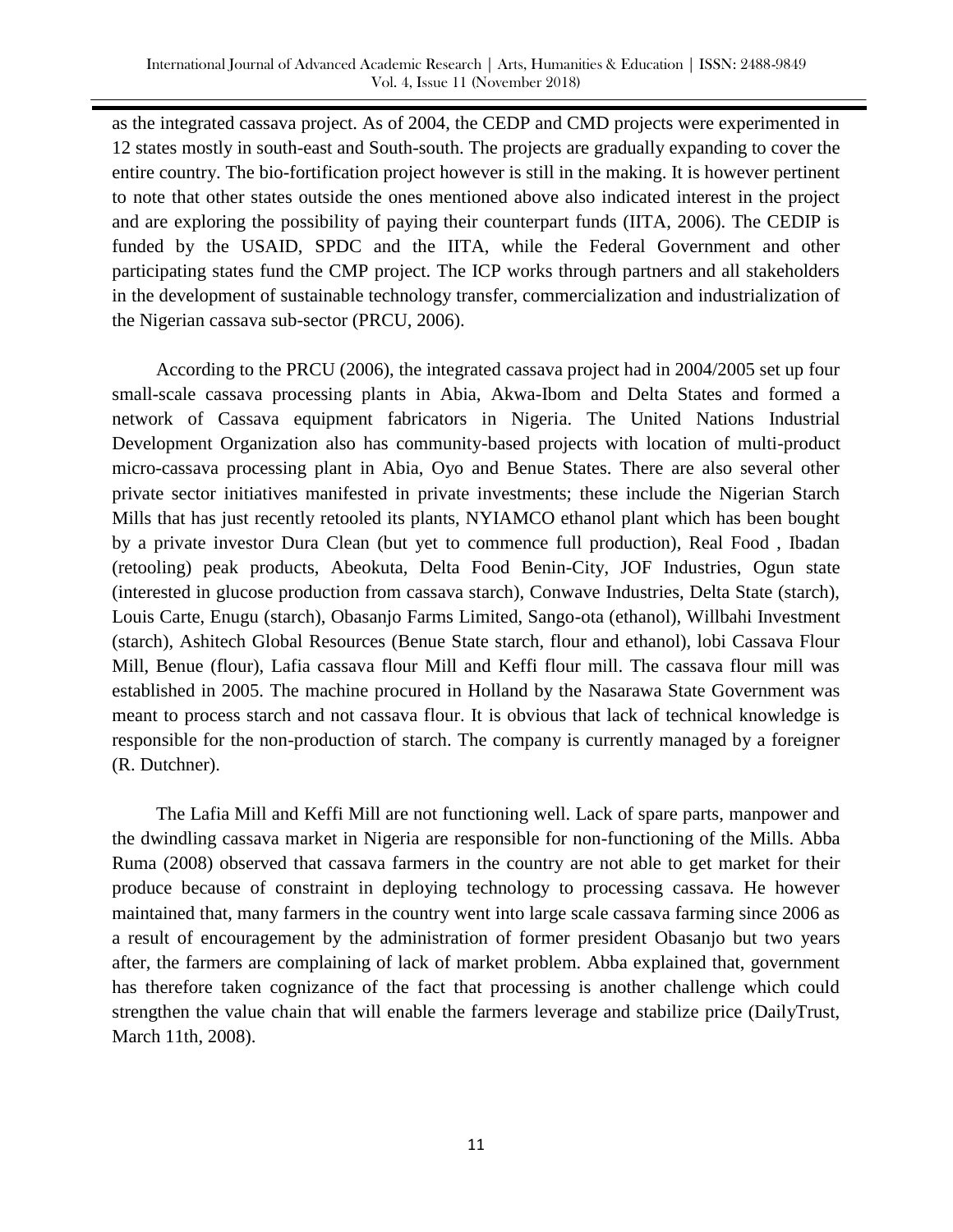It has been argued that policies such as this will only deepen dependency of the third world countries. Any policy in Africa which focuses on the use of foreign technology and market designed to further intensify dependence. Foreign technology, it is further argued, tends to compound the problem of dependence due to the initial and recurrent cost of machinery, spare parts, fertilizers, agro-chemicals and high yielding varieties that go with development package.

The problems of dependence is not only limited to the level of foreign technology. Also it has been argued that the commercialization of cassava would only tend to facilitate the incorporation of the peasantry into the circuit of capital, making them to rely heavily on the market forces for their production. The policy is gradually introducing modern technology into farming practices of Nigeria peasants. Obviously most of the peasants would want to use tractors, fertilizer, pesticide and herbicides and even harvesters. But, most of the peasants lack the influence to acquire these farming inputs. Even fertilizer is for those who have connection with those in position of authority and pesticides and herbicides are beyond the reach of the poor peasants. For instance matchet which is one of the most important implements is now imported from China, Indonesia and other places with high prices.

In place of tractors, the matchet is very useful to peasants as they use in clearing the grasses and shrubs. The inability of Nigeria peasants to produce these items themselves means they have to rely on the market for these items. There exists a form of exploitation between capital and a peasant since the peasants has to depend on foreign implements like matchet to engage in production.

The problem that is linked with the use of foreign technology especially machines that are imported into the country is the problem of spare parts for maintaining the machinery and technical-know how. Spare parts are a problem in Nigeria because most of these being used are imported from advanced capitalist nations. Thus, lack of spare parts for machines that are to be used to bring about a sound agro-industrial policy would rather cripple it. Information available reveals that, 1000 tractors imported in 2003 to boost cassava production and other crops in Nigeria were without the required implements, thus rendering them unusable. Also about 50.5% of the estimated 10,000 tractors in the country are in a state of despair. The very low tractor density of 0.03 horse power per hectare are some of the problems perceived to stand against the full realization of the policy (Hannan, 2003).

The cassava production policy is meant to promote massive production of cassava to serve as raw materials for the emerging cassava industries in Nigeria. The products of these industries it is hoped if produced in high quality and quantity shall be consumed locally and internationally. The contradiction here is that, peasants have since commenced massive production of cassava without a corresponding market. They are still being disposed of their products in the traditional markets which are well known. Recently, the Federal Ministry of Commerce and Industries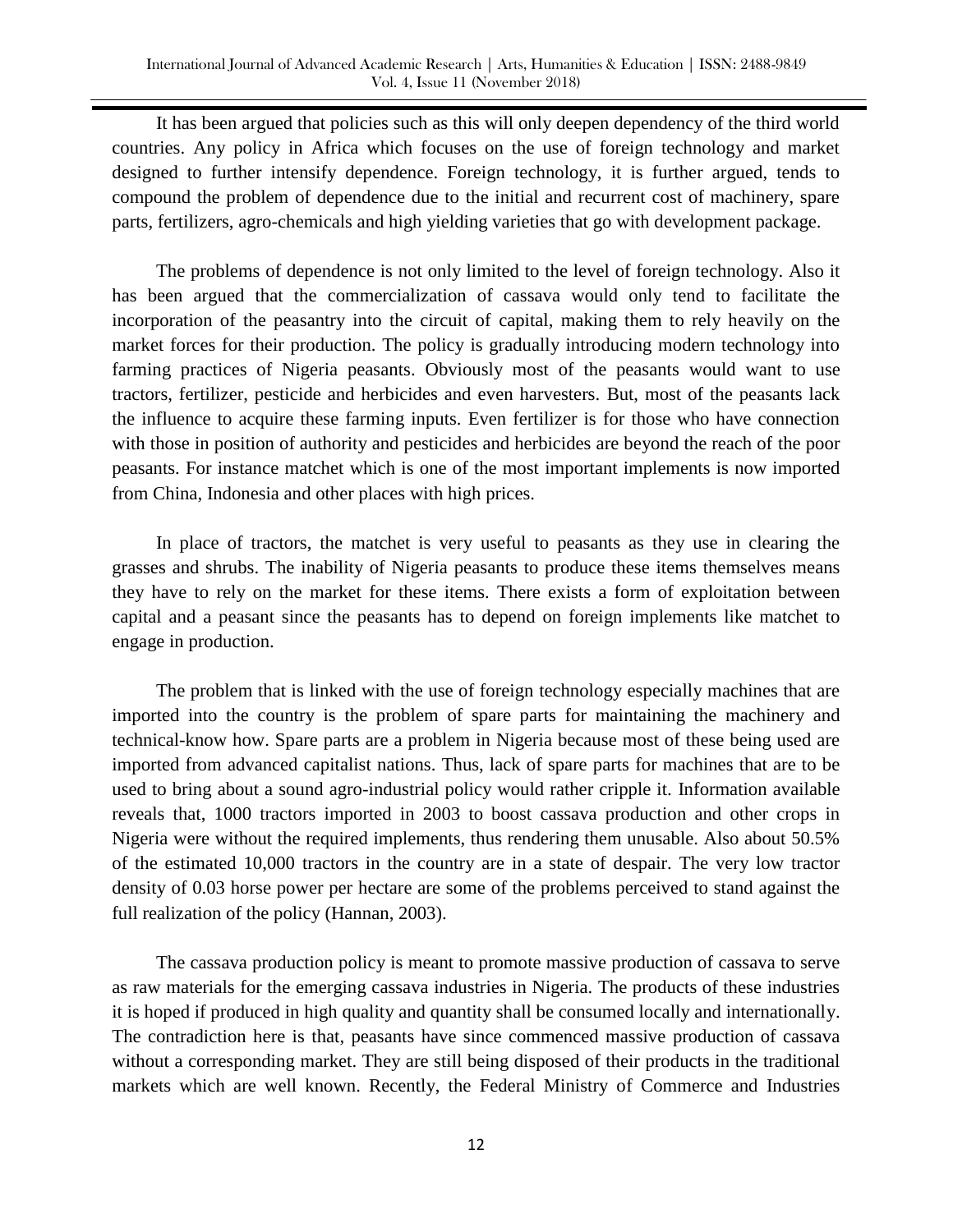facilitated a trial export of 1,000 tons of cassava chips to China. It is hoped that, the export strategy will be sustained.

The idea of using modern farm inputs is intended to raise yields for market. Such full scale dependence on the market by the peasantry for the supply of farming inputs and the disposal of their produce does not guarantee any improvement in their standard of living and the possibility of helping the peasants from the deepening poverty. The price of the inputs the peasants are going to buy or are buying is being determined not by the peasants but by capital. Ake argued that another notable source of contradiction between capital and the peasants was the attempt by capital to bring peasants into commodity relations and to extract surplus value from them by manipulating the condition of production and exchange. Agricultural improvement schemes and legislative measures were used to maneuver peasants into producing particularly to specifications, in certain preferred quantities and with specific inputs, tools and techniques. This was done not in the interest of peasants but in the interest of the people who made the rules and launched the agricultural schemes. They got the farmer to produce it in a manner most suitable to their advantage. At the same time, the peasants become more dependent and more exploitable.

In the sphere of exchange, the peasant was exploited through control of commodity collection and marketing by monopoly agencies such as market boards, which enabled capital to expropriate the value of the commodity in the world market. But a lot of measures used for bringing his conditions of production and exchange were unpopular. Capital profited only by engendering enemies of the very system that established it to profit. The use of modern foreign technology is therefore seen as an attempt to expose the Nigerian peasants as Oculi (1980) has argued to new forms of dependence on the technology of multinational agribusiness firms and other industrial firms. The commercialization of cassava is being promoted through this cassava production programme to further facilitate the incorporation of the peasantry into circuit of capital.

Thus the cassava policy came about among other things to relieve the country of being dependent on foreign wheat. A situation which it is believed would save the country \$40 billion US dollars yearly. But this will also lead to another form of dependence which is going to be foreign technology. Such attempts are making the peasants to depend on foreign production resources whose continuous supply and orderly functioning may not guarantee their production and reproduction due to intervening variables such as the availability of machinery spare parts and foreign exchange for their import.

## **Conclusions and Recommendations**

The paper concludes that the new cassava policy can thus be envisaged as government decision not only to empower the peasants economically but also to improve their living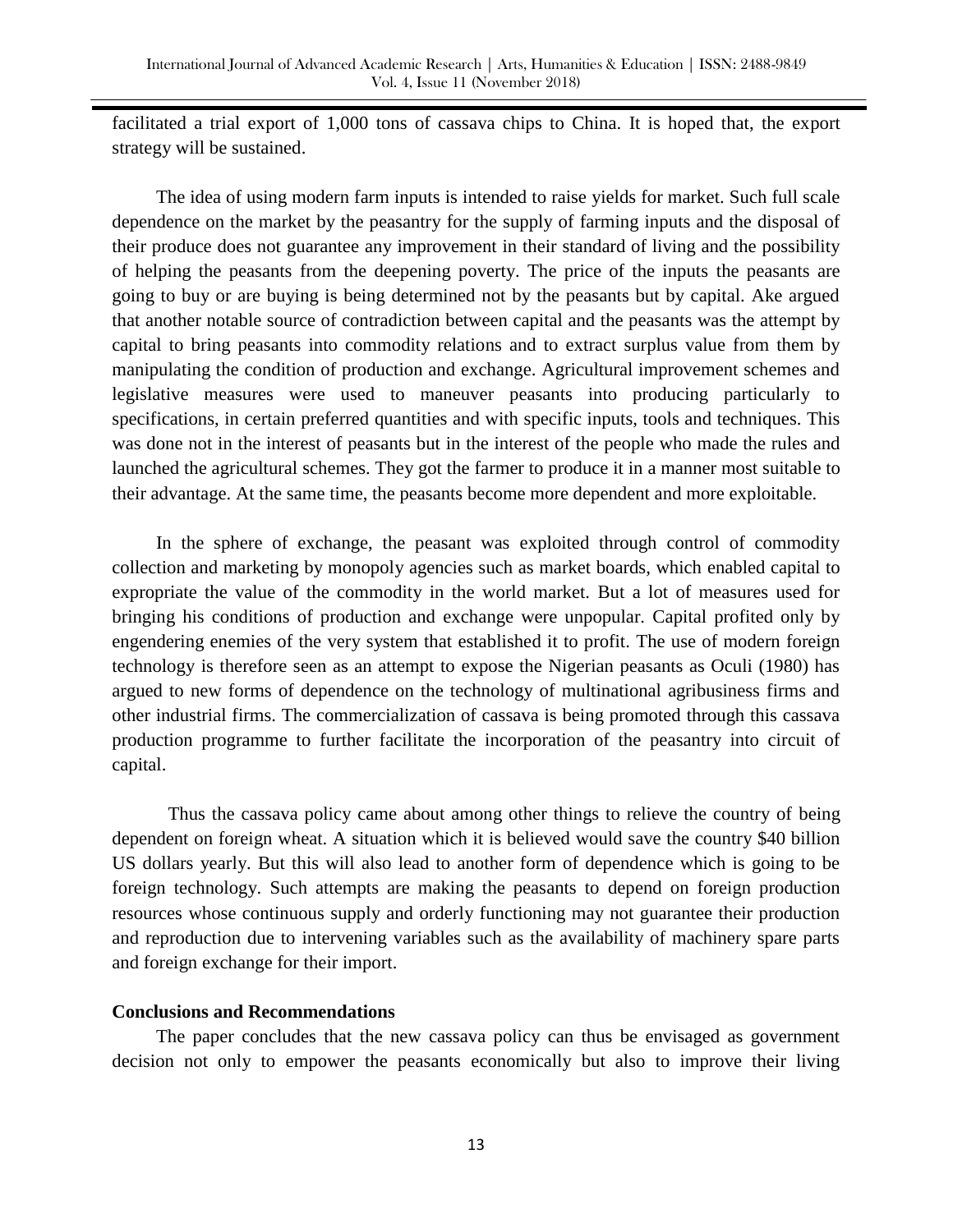standards through mass production, effective pricing and marketability of cassava products. The policy engages the peasantry into production relation with capital and its allies.

It is obvious that the World Bank, Federal and State governments contributed financially toward the objectives of the cassava policy in Nigeria, but those entrusted with funds could either divert it for personal use or misappropriate the funds. Also, though the programme may help to raise cassava production, this will be achieved at the expense of marginalizing and pauperizing the majority of the poor peasants. It is argued that commercialization of cassava may tend to encourage the further incorporation of the peasantry into commodity relations. This will have the effect of intensifying the labour of peasant households to maintain or increase the supply of cassava in industrial capital without a commensurate increase in their incomes and welfare and thereby intensifying rural poverty.

Apart from intensified commoditization which the new cassava initiative may bring about, another consequence of the programme may be the exacerbation of social inequalities and social differentiation within the peasantry. The policy will encourage the emergence of a new class of capitalist farmers who will tend to dominate the politics of the state and control the rural population as well.

The commercialization of cassava which the initiative is promoting will tend to undermine food security for the peasantry. This will tend to intensify the food crisis and undermine the health and nutritional status of the peasantry. In the area of dependency, the study concludes that the programme will compound the problem of dependence. In addition, mechanization of cassava production being promoted by the new cassava policy will tend to promote further incorporation of the peasantry into the circuit of the international capitalist system. Our conclusion is that although the Obasanjo"s national cassava drive may enhance the Nigerian cassava industry which will generate the nation"s economic growth; this will be accomplished at the expense of marginalizing and pauperizing the majority of the poor peasants who have no access to improved farming techniques, funds, fertilizers and other incentives associated with the policy.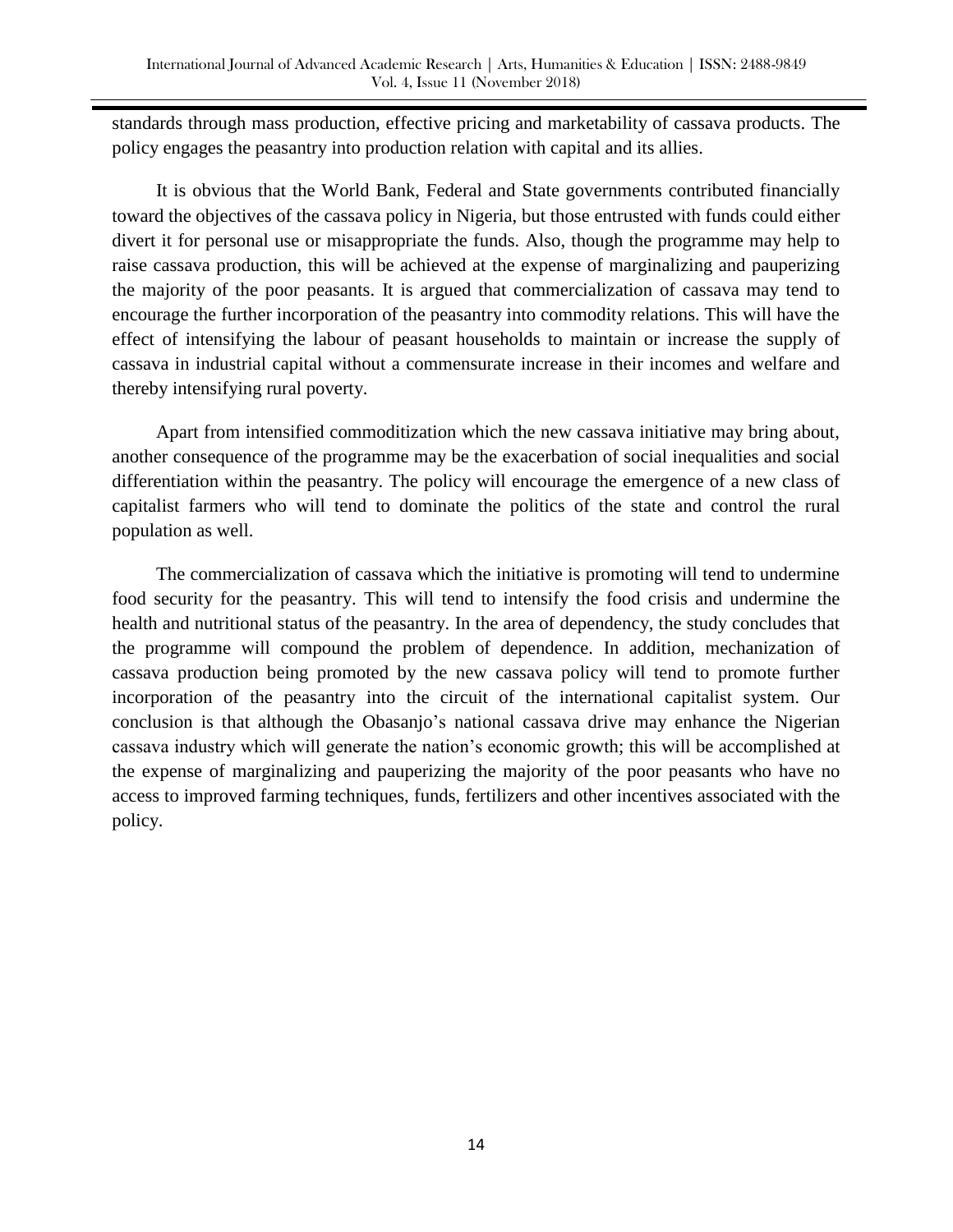# **Recommendations**

The paper recommends for the following:

- 1. Establishment of an agricultural credit guarantee scheme to provide guarantee for agricultural loans granted by commercial and merchant banks.
- 2. Educate the masses of the people on the need for self-reliance and self- sufficiency in food production;
- 3. Mobilize the abundant land, water and manpower resources of the country towards the effective and efficient food production.
- 4. Modernized production and create an agricultural sector that is responsive to the demands and realities of the Nigerian economy in order to create more agricultural and rural employment opportunities, which will increase the income of farmers and rural dwellers.
- 5. Protect all prime agricultural lands for continued agricultural production.
- 6. The study further recommends the need for group formation among peasant farmers to enable them have a greater voice in term of decision making process on land ownership and easy access to credit facility.
- 7. The study recommended that government policy and intervention in cassava production should be extended all the nooks and crannies of the country.